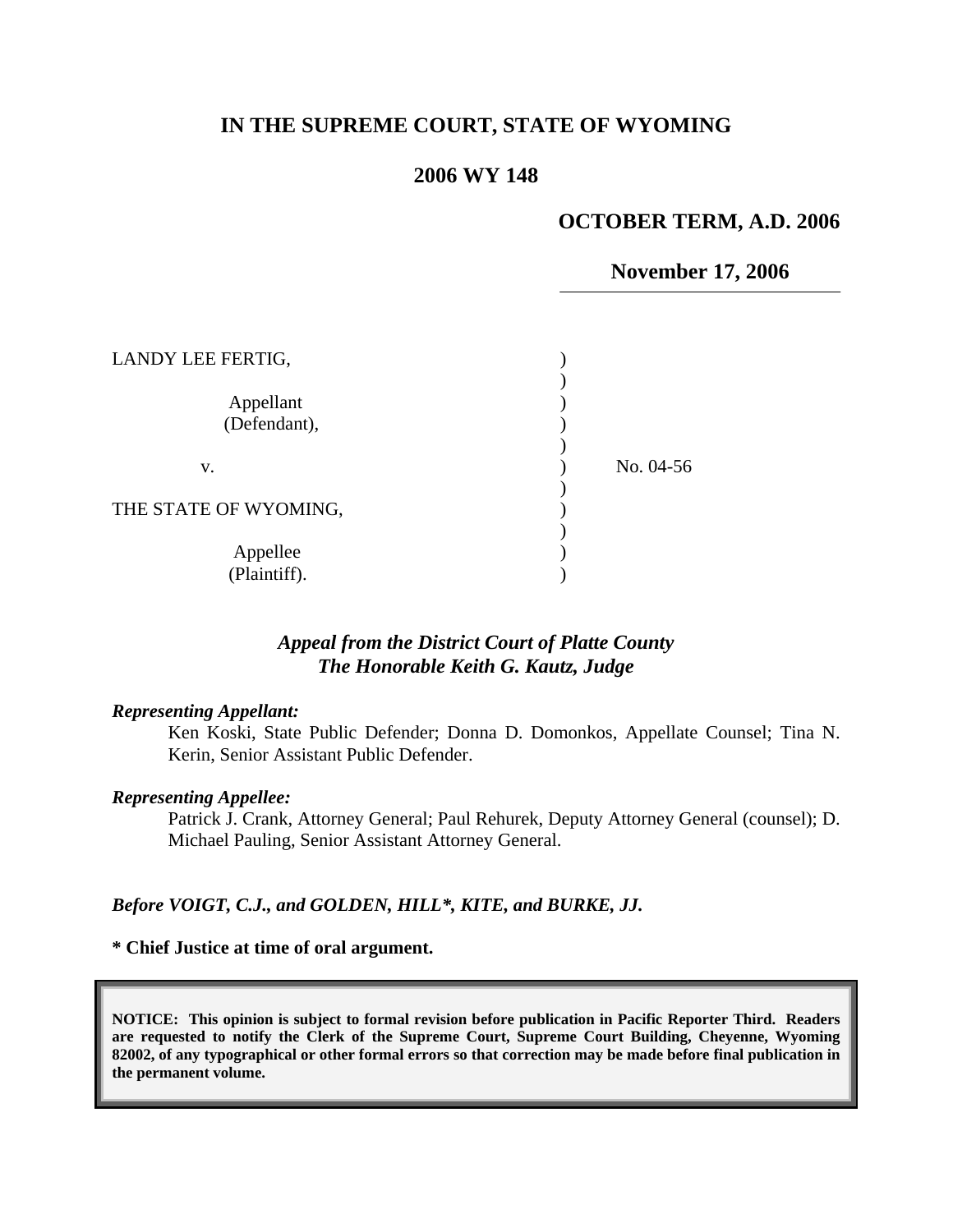### **BURKE, Justice.**

[¶1] Landy Lee Fertig appeals from a judgment and conviction following his entry of a conditional guilty plea to one count of felony possession of a controlled substance, methamphetamine. Mr. Fertig entered his conditional plea following the district court's denial of his motion to suppress evidence obtained after Mr. Fertig had been stopped for speeding by Wheatland police. Mr. Fertig does not dispute that the traffic violation was observed by the law enforcement officer who initiated the stop. He contends, however, that the stop was pretextual in nature and violated Article 1, Section 4 of the Wyoming Constitution because the primary motivation of the officer was to conduct a search for evidence of illegal drug activity. We find no error in the district court's denial of the motion to suppress and affirm the conviction.

## **ISSUE**

[¶2] Does a traffic stop initiated by law enforcement after observing a traffic offense violate Article 1, Section 4 of the Wyoming Constitution when the primary purpose of the stop is to conduct a search for evidence of illegal drug activity?

### **FACTS**

[¶3] On the evening of April 19, 2003, Officer Brian McPhillips received information from a confidential informant indicating that illegal drug activities were taking place at a specific residence in Wheatland. At the time, Officer McPhillips was a member of the Southeast Task Force of the Department of Criminal Investigation on assignment with the Wheatland Police Department. He was advised that Mr. Fertig was at the residence and that Mr. Fertig "possibly" would be in possession of drugs.

[¶4] Officer McPhillips established surveillance of the residence and observed Mr. Fertig's vehicle at the residence. Officer McPhillips contacted Officer Willadsen of the Wheatland Police Department and advised Officer Willadsen and another Wheatland police officer of the situation and requested that they position their vehicles along the two most likely routes of travel between the residence and Mr. Fertig's house. He asked the officers to keep a watch for the Fertig vehicle and requested that they stop the vehicle if they observed a traffic violation. Officer McPhillips hoped that the traffic stop would provide an opportunity to search for evidence of illegal drug activity.

[¶5] At approximately 2:40 a.m., Officer McPhillips observed Mr. Fertig leave the residence. He notified the officers and provided a description of Mr. Fertig's vehicle. Officer Willadsen spotted the vehicle and, using his radar, recorded the speed of the vehicle at 38 mph. Mr. Fertig was traveling in a 30 mph zone at the time. Officer Willadsen initiated a traffic stop of the Fertig vehicle and notified dispatch of the stop and his location. He then proceeded to the vehicle and requested that Mr. Fertig produce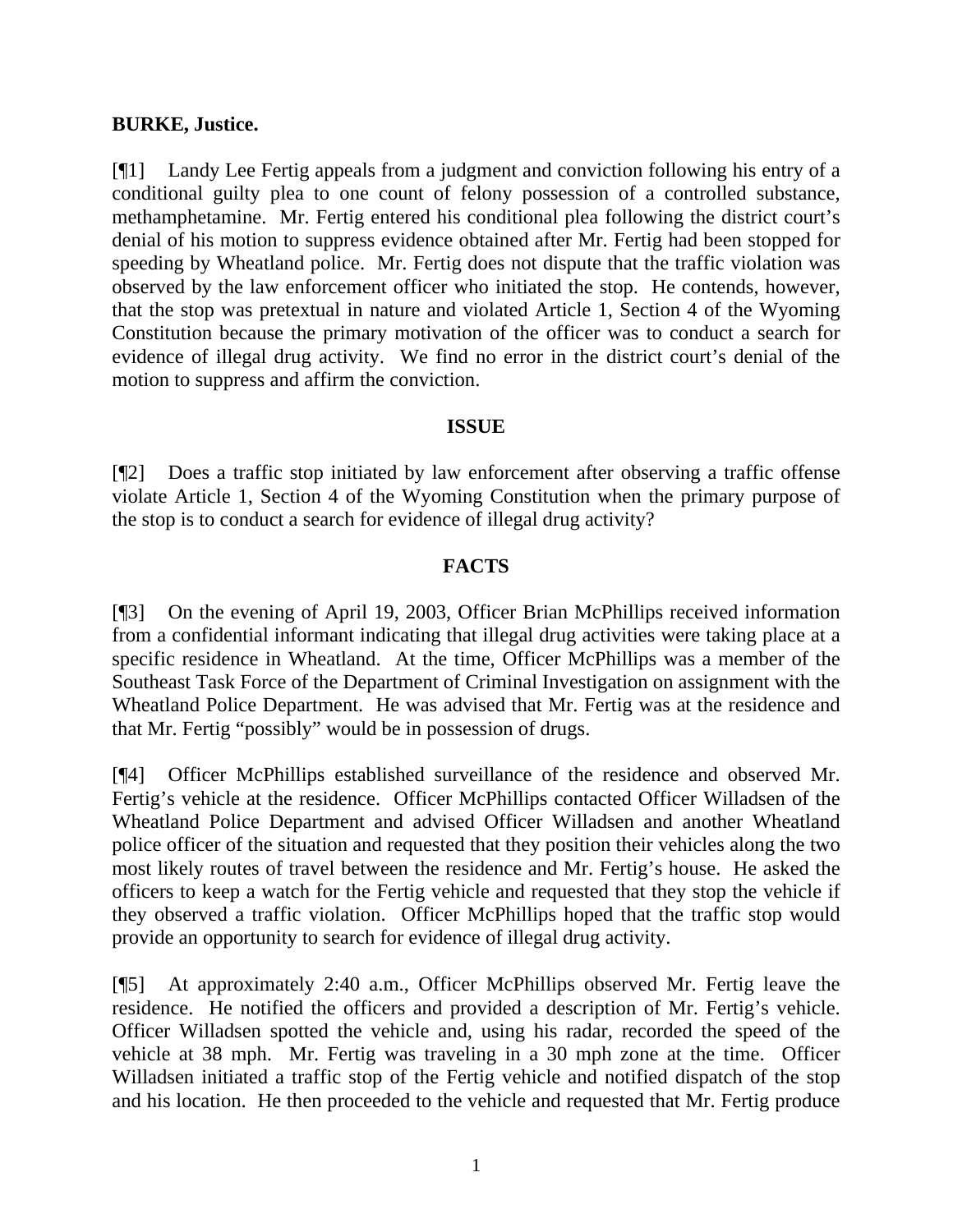his driver's license, registration, and proof of insurance. Mr. Fertig provided his driver's license, but was unable to immediately locate the other documents.

[¶6] Officer Willadsen returned to his vehicle. In the meantime, Officer McPhillips arrived on the scene and positioned himself by the front passenger door of the Fertig vehicle. While in that position, he observed Mr. Fertig searching his glove box for the documents. Officer McPhillips observed a kitchen spoon with white crystalline rings on its surface in the glove box. He recognized the spoon as a device used to heat powdered methamphetamine into a liquid for intravenous injection. He concluded that he had probable cause to search the vehicle for illegal controlled substances and asked Mr. Fertig to exit the vehicle. Mr. Fertig complied. After exiting the vehicle, Mr. Fertig was placed in handcuffs and arrested for possession of drug paraphernalia in violation of a Wheatland ordinance. Officer McPhillips retrieved a bag containing approximately ten grams of methamphetamine from Mr. Fertig's shirt pocket.

[¶7] Mr. Fertig was charged with felony possession of methamphetamine. Prior to trial, he filed a motion to suppress evidence on the basis that the traffic stop was pretextual and violated Article 1, Section 4 of the Wyoming Constitution. A hearing on the motion was held. During the hearing, both officers testified that the primary purpose for the stop was to conduct a search for drugs. The district court denied the motion stating:

> Under the U.S. Constitution an officer's subjective intent i<sup>[s]</sup> unimportant to the validity of an arrest or detention. If an officer validly stops a defendant for a traffic violation, the U.S. Constitution does not render that detention unreasonable simply because the officer thought or hoped the stop would render evidence of other criminal activity. *Whren v. United States,* 517 U.S. 806, 116 S.Ct. 1769, 13[5] L.Ed.2d 89 (1996); *Arkansas v. Sullivan,* 532 U.S. 769, 121 S.Ct. 1876, 149 L.Ed.2d 994 (2001). In those holdings the U.S. Supreme Court said state constitutions may limit evidence obtained in such traffic stops even if the U.S. Constitution does not.

> The Defendant claims that the Wyoming Constitution restricts officers who make traffic stops more than the U.S. Constitution does. In support of this argument the Defendant points out that Article I, §4 of the Wyoming Constitution requires affidavits in support of search warrants, whereas the  $4<sup>th</sup>$  Amendment of the U.S. Constitution requires only an "oath or affirmation."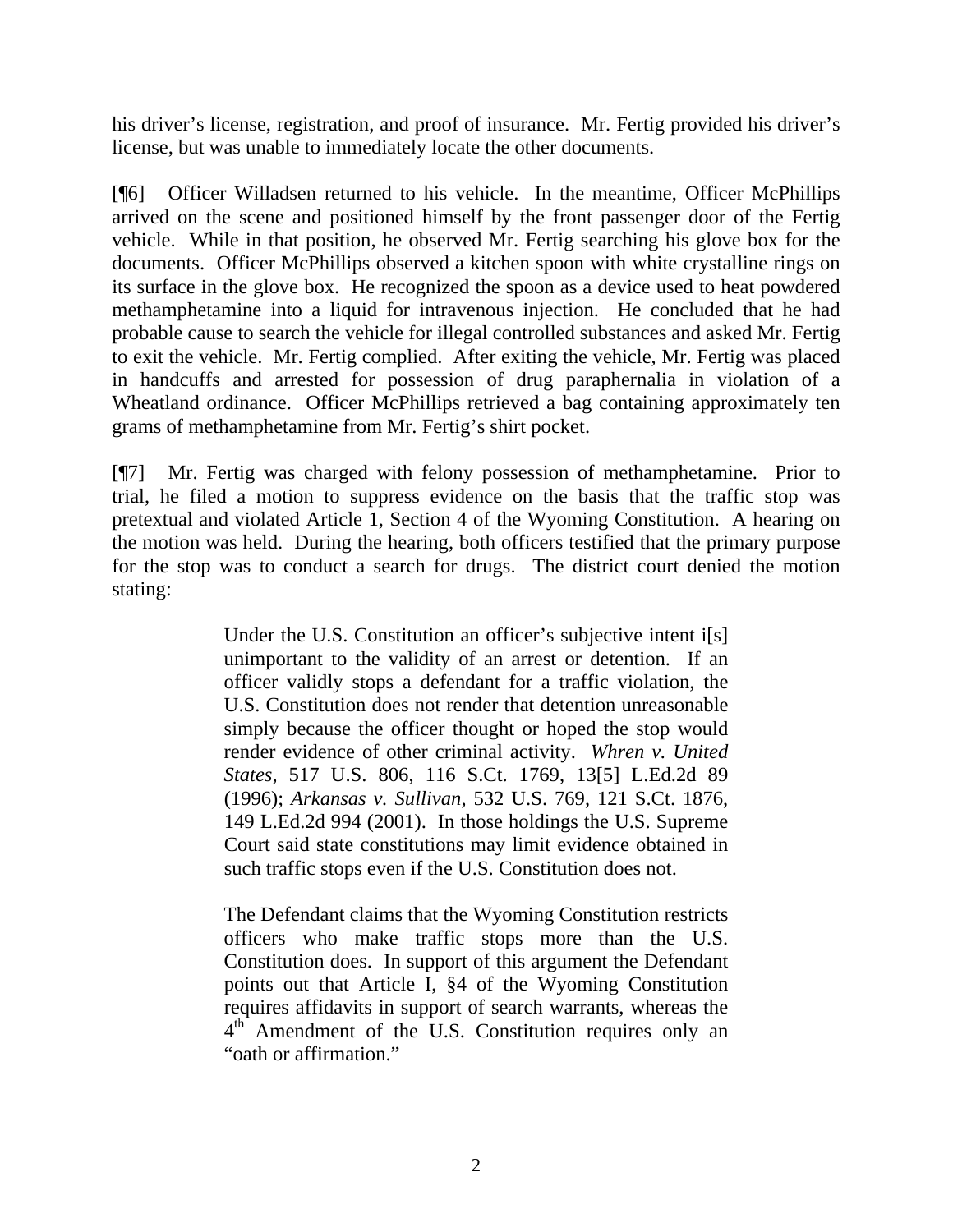The Court finds nothing in Defendant's argument, or in the Wyoming Constitution, to support his position. Further, the Court finds nothing unreasonable about the detention of the Defendant in this case. To the contrary, the officers acted very reasonably in stopping the Defendant. He violated a speeding ordinance and should have been stopped.

The Defendant's position, taken to its logical (and absurd) conclusion, is that police officers either should not make traffic stops of individuals suspected of other crimes, or, if they do make traffic stops, they should not observe evidence in plain view.

Mr. Fertig subsequently entered a conditional guilty plea to the charges, reserving his right to challenge the denial of his motion to suppress. He was sentenced to a term of 48- 84 months in the Wyoming State Penitentiary. The sentence was suspended and he was placed on probation for seven years. This appeal followed.

## **STANDARD OF REVIEW**

[¶8] We will not disturb the factual findings of a district court in determining a motion to suppress unless the findings are clearly erroneous. *O'Boyle v. State*, 2005 WY 83, ¶ 18, 117 P.3d 401, 407 (Wyo. 2005). Whether an unreasonable search or seizure occurred in violation of constitutional rights presents a question of law which we review *de novo. Id.*

### **DISCUSSION**

[¶9] The sole issue presented for our resolution is whether a pretextual traffic stop violates Article 1, Section 4 of the Wyoming State Constitution. A pretextual stop occurs when the police use a legal justification to make the stop in order to search a person or place, or to interrogate a person, for an unrelated crime for which they did not have the reasonable suspicion necessary to support a stop. *United States v. Botero-Ospina,* 71 F.3d 783, 786  $(10^{th}$  Cir. 1995) (en banc).

[¶10] Mr. Fertig does not dispute that he was speeding or was clocked traveling 38 mph in a 30 mph zone. He admits that Officer Willadsen had probable cause to initiate a traffic stop based upon personal observation of the speeding violation. He asserts, however, that he was stopped for the infraction only because of the underlying motive of the officers to search for narcotics. The underlying motive, according to Mr. Fertig, renders the stop unconstitutional at its inception.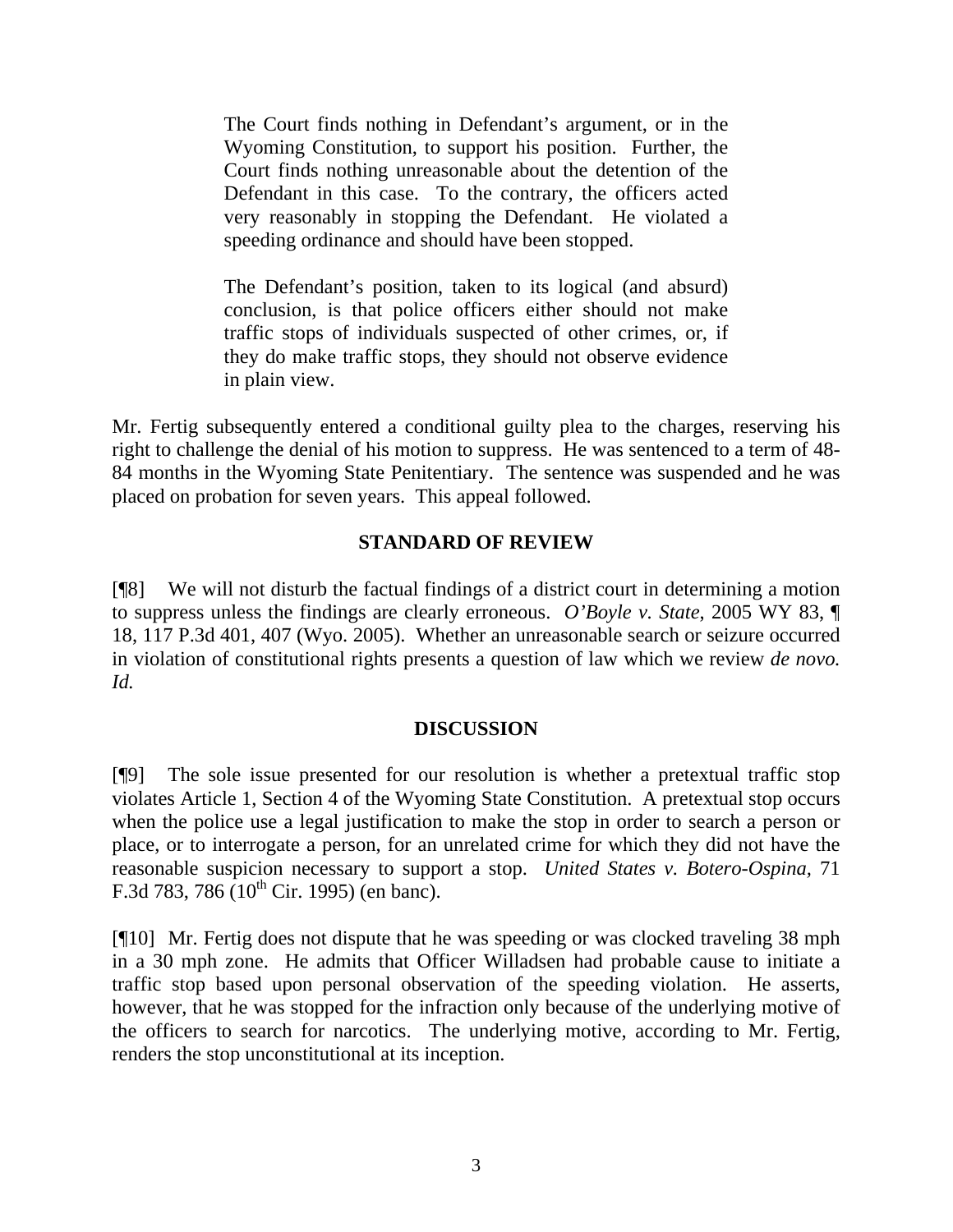[¶11] The State concedes that the stop of Mr. Fertig's vehicle was pretextual. The primary purpose of the stop was to obtain evidence of illegal drug activity.<sup>[1](#page-4-0)</sup> The State contends, however, that the subjective intent of the officers for making the stop is irrelevant in determining whether the stop satisfies the requirements of Article 1, Section 4 of the Wyoming Constitution. According to the State, because Officer Willadsen personally observed a traffic violation, he had probable cause to initiate the traffic stop. The State succinctly sums up its position as follows: "While the officers involved acknowledged that they were hoping to stop [Mr. Fertig] for a traffic violation as a pretext to look for any drugs that might be in plain view, [Mr. Fertig] obliged them on both counts. The stop of [Mr. Fertig's] vehicle was initiated because he was speeding, and [Mr. Fertig] was sufficiently careless to expose drug evidence to the officers' plain view. As such, the encounter was constitutionally reasonable under Article 1, § 4 . . . ."

[¶12] Mr. Fertig concedes that "pretextual stops" are permissible under the federal constitution. In *Whren v. United States,* 517 U.S. 806, 813, 116 S.Ct. 1769, 1774, 135 L.Ed.2d. 89 (1996), the United States Supreme Court determined that a pretextual traffic stop did not violate the search and seizure protections afforded by the Fourth Amendment to the United States Constitution. In *Whren,* the officers personally observed the traffic violation and had probable cause to initiate the stop. The Court recognized that "[a]s a general matter, the decision to stop an automobile is reasonable where the police have probable cause to believe that a traffic violation has occurred." *Id.,* 517 U.S. at 810, 116 S.Ct. at 1772. Mr. Fertig contends, however, that the Wyoming Constitution affords

(Record cite and footnote omitted.)

 $\overline{a}$ 

<span id="page-4-0"></span><sup>&</sup>lt;sup>1</sup> The State's concession that the stop was pretextual is premised upon its response to the motion to suppress. As explained by the State in its brief:

<sup>. . .</sup> in spite of an abundance of almost "real time" information about the drug transaction supplied by the confidential informant to the police, the prosecutor specifically eschewed any reliance on probable cause to stop and search Appellant's vehicle based on information supplied by the informant. Nor was it argued below that this was not a "pretext" stop in any event, based on Officer Willadsen's testimony that he typically initiates a stop for speeding when vehicles exceed the speed limit on South Street by five or more miles per hour, as Appellant had done. *See* 1 Wayne R. LaFave, *Search and Seizure,* § 1.4(e) n. 49 (3rd ed. 1996 and Supp. 2004) (citing cases) (not a pretext stop where a reasonable officer would have made the stop in the absence of an invalid purpose). On appeal, the State is therefore guided by the only theory offered by the State to the trial court and ruled on—that although this was a pretext stop, it was nevertheless permitted by Article 1, § 4. *Paramo v. State,* 896 P.2d 1342, 1345-46 (Wyo. 1995) (citing *Eckert v. State,* 680 P.2d 478, 481 (Wyo. 1984)).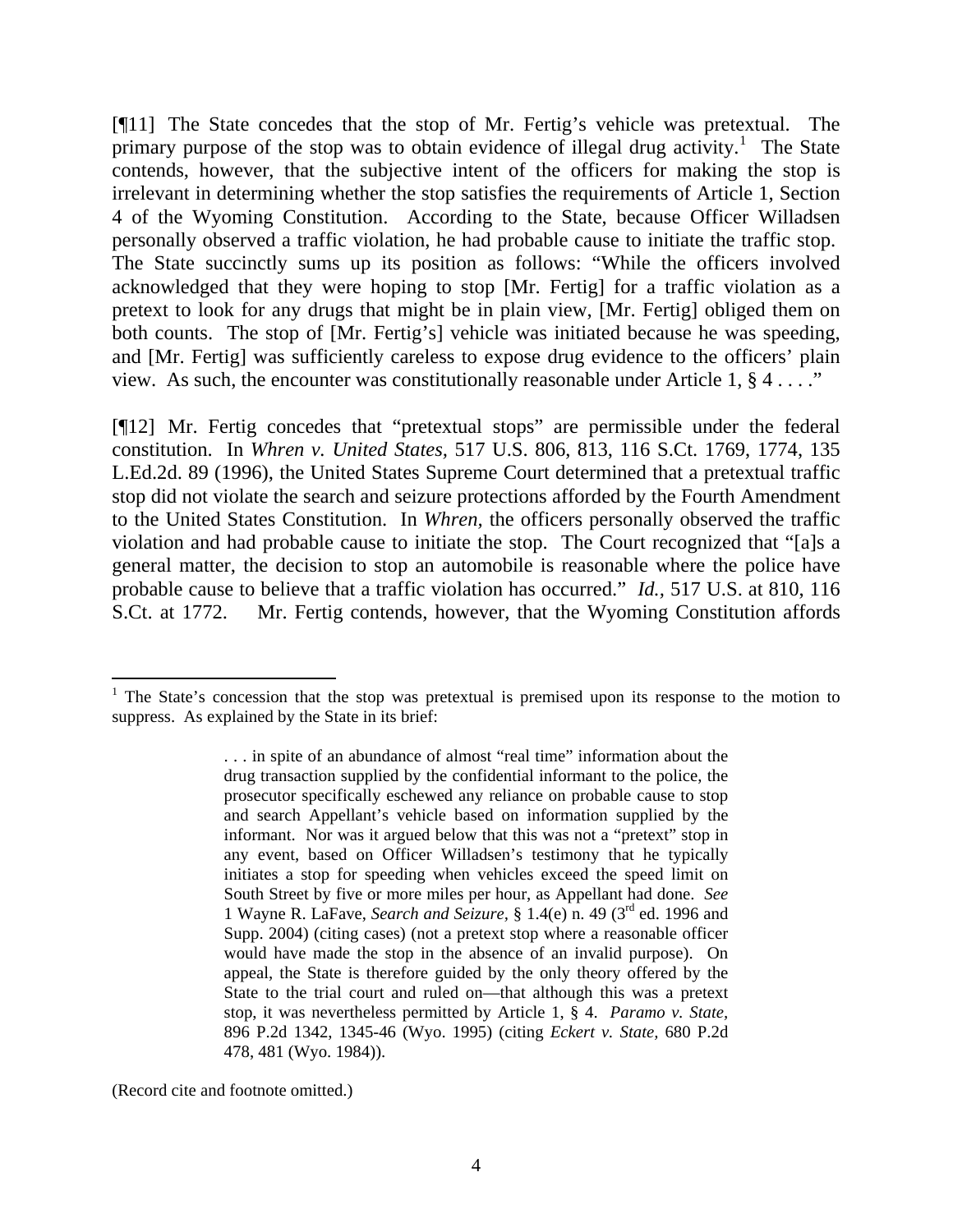greater individual protection and that a pretextual stop violates Article 1, Section 4 of the Wyoming Constitution.

# [¶13] We have explained:

Our state constitution provides protection of individual rights separate and independent from the protection afforded by the U.S. Constitution. The U.S. Supreme Court has made it clear in that states at a minimum must comply with its interpretations of the federal constitution. *Mapp v. Ohio*, 367 U.S. 643, 654-55, 81 S.Ct. 1684, 1691, 6 L.Ed.2d 1081 (1961). However, it also has made clear that states may separately interpret and apply their own constitutions. *Id.* In interpreting their own constitutions, states generally have focused upon whether their particular state constitution provides *greater* protection than the federal constitution. *Mogard v. City of Laramie*, 2001 WY 88, ¶ 5, 32 P.3d 313, ¶ 5 (Wyo. 2001). However, using federal law as a guide, states may also conclude that the scope of the protection provided by their constitution is the same as and parallel to that provided by the federal constitution.

*O'Boyle*[, ¶ 23, 117 P.3d at 408](http://www.lexis.com/research/xlink?app=00075&view=full&searchtype=get&search=2005+WY+83%2C+P23) (emphasis in original).

[¶14] We have not previously analyzed whether a pretextual stop violates Article 1, Section 4 of the Wyoming Constitution. We have applied the holding of *Whren* finding that, under the Fourth Amendment, an officer's subjective intent to search for drugs does not invalidate an otherwise lawful traffic stop. *Damato v. State*, 2003 WY 13, 64 P.3d 700 (Wyo. 2003). However, we have expressed concerns regarding police conduct initiated upon pretext, suggesting that such conduct may be significant in an analysis under Article 1, Section 4. *Damato*, ¶¶ 11-12, 64 P.3d at 705-706; *O'Boyle*, ¶ 34, 117 P.3d at 411-412.

[¶15] Taking the cue provided in *Saldana v. State,* 846 P.2d 604, 622 (Wyo. 1993) (Golden, J., concurring), Mr. Fertig presents his argument that the Wyoming Constitution provides more protection than the Fourth Amendment in the context of pretextual traffic stops utilizing six factors identified in *State v. Gunwall*, 720 P.2d 808 (Wash. 1986). Those factors are: (1) the textual language; (2) the differences in the texts; (3) constitutional history; (4) preexisting state law; (5) structural differences; and (6) matters of particular state or local concern. *Almada v. State,* 994 P.2d 299, 308 (Wyo. 1999). Utilizing those factors, Mr. Fertig asserts that our decision in *Damato* paved the way for his claim and that compelling reasons exist to depart from *Whren*.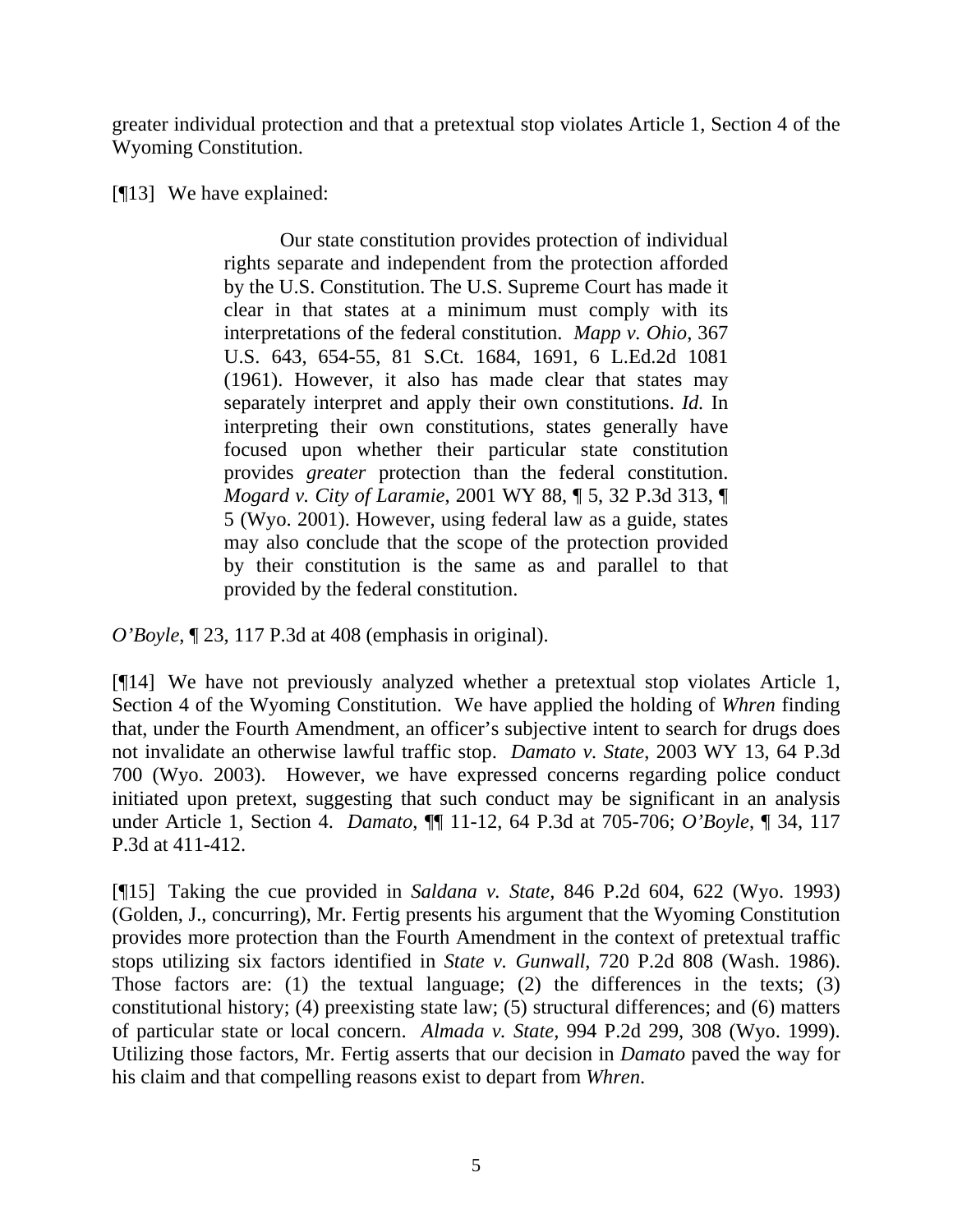[¶16] Although the six *Gunwall* criteria provide an organized and logical framework for comparing a state constitutional provision to its federal counterpart, we have determined that several of these factors offer little assistance in the search and seizure context:

> [W]e concluded long ago that [article 1, § 4](http://www.lexis.com/research/buttonTFLink?_m=3ba0a1eb459747199f1f1c74cd9393f2&_xfercite=%3ccite%20cc%3d%22USA%22%3e%3c%21%5bCDATA%5b2005%20WY%2083%5d%5d%3e%3c%2fcite%3e&_butType=4&_butStat=0&_butNum=27&_butInline=1&_butinfo=WYO.%20CONST.%201%204&_fmtstr=FULL&docnum=1&_startdoc=1&wchp=dGLzVzz-zSkAz&_md5=6965177a5e8b2695947ed1b30ffc9941) is stronger than its federal counterpart in that it requires search warrants to be supported by an affidavit. *[State v. Peterson](http://www.lexis.com/research/buttonTFLink?_m=3ba0a1eb459747199f1f1c74cd9393f2&_xfercite=%3ccite%20cc%3d%22USA%22%3e%3c%21%5bCDATA%5b2005%20WY%2083%5d%5d%3e%3c%2fcite%3e&_butType=3&_butStat=2&_butNum=28&_butInline=1&_butinfo=%3ccite%20cc%3d%22USA%22%3e%3c%21%5bCDATA%5b27%20Wyo.%20185%5d%5d%3e%3c%2fcite%3e&_fmtstr=FULL&docnum=1&_startdoc=1&wchp=dGLzVzz-zSkAz&_md5=c43e6de901b53a488090f41a1575f2b7)*, 27 Wyo. 185, [194 P. 342, \(1920\).](http://www.lexis.com/research/buttonTFLink?_m=3ba0a1eb459747199f1f1c74cd9393f2&_xfercite=%3ccite%20cc%3d%22USA%22%3e%3c%21%5bCDATA%5b2005%20WY%2083%5d%5d%3e%3c%2fcite%3e&_butType=3&_butStat=2&_butNum=28&_butInline=1&_butinfo=%3ccite%20cc%3d%22USA%22%3e%3c%21%5bCDATA%5b27%20Wyo.%20185%5d%5d%3e%3c%2fcite%3e&_fmtstr=FULL&docnum=1&_startdoc=1&wchp=dGLzVzz-zSkAz&_md5=c43e6de901b53a488090f41a1575f2b7) *See also Hall v. State*[, 911 P.2d 1364](http://www.lexis.com/research/buttonTFLink?_m=3ba0a1eb459747199f1f1c74cd9393f2&_xfercite=%3ccite%20cc%3d%22USA%22%3e%3c%21%5bCDATA%5b2005%20WY%2083%5d%5d%3e%3c%2fcite%3e&_butType=3&_butStat=2&_butNum=29&_butInline=1&_butinfo=%3ccite%20cc%3d%22USA%22%3e%3c%21%5bCDATA%5b911%20P.2d%201364%5d%5d%3e%3c%2fcite%3e&_fmtstr=FULL&docnum=1&_startdoc=1&wchp=dGLzVzz-zSkAz&_md5=19a166a5f6748c38d852462c8129a09d)  [\(Wyo. 1996\).](http://www.lexis.com/research/buttonTFLink?_m=3ba0a1eb459747199f1f1c74cd9393f2&_xfercite=%3ccite%20cc%3d%22USA%22%3e%3c%21%5bCDATA%5b2005%20WY%2083%5d%5d%3e%3c%2fcite%3e&_butType=3&_butStat=2&_butNum=29&_butInline=1&_butinfo=%3ccite%20cc%3d%22USA%22%3e%3c%21%5bCDATA%5b911%20P.2d%201364%5d%5d%3e%3c%2fcite%3e&_fmtstr=FULL&docnum=1&_startdoc=1&wchp=dGLzVzz-zSkAz&_md5=19a166a5f6748c38d852462c8129a09d) With this exception, however, we have found the first three *Saldana* criteria to be of little assistance in analyzing claims brought specifically under our search and seizure provision. [*Vasquez v. State*[, 990 P.2d 476, 484](http://www.lexis.com/research/buttonTFLink?_m=3ba0a1eb459747199f1f1c74cd9393f2&_xfercite=%3ccite%20cc%3d%22USA%22%3e%3c%21%5bCDATA%5b2005%20WY%2083%5d%5d%3e%3c%2fcite%3e&_butType=3&_butStat=2&_butNum=30&_butInline=1&_butinfo=%3ccite%20cc%3d%22USA%22%3e%3c%21%5bCDATA%5b990%20P.2d%20476%2cat%20484%5d%5d%3e%3c%2fcite%3e&_fmtstr=FULL&docnum=1&_startdoc=1&wchp=dGLzVzz-zSkAz&_md5=dabf8bf56c78533f24687e22cd33790e) (Wyo. 1999)]. Except for the affidavit requirement for search warrants, the text of Wyoming's search and seizure provision is substantially the same as the [Fourth Amendment,](http://www.lexis.com/research/buttonTFLink?_m=3ba0a1eb459747199f1f1c74cd9393f2&_xfercite=%3ccite%20cc%3d%22USA%22%3e%3c%21%5bCDATA%5b2005%20WY%2083%5d%5d%3e%3c%2fcite%3e&_butType=4&_butStat=0&_butNum=31&_butInline=1&_butinfo=U.S.%20CONST.%20AMEND.%204&_fmtstr=FULL&docnum=1&_startdoc=1&wchp=dGLzVzz-zSkAz&_md5=9ea8816d90b99456a12b9a9cbe8fb122) and there is little in the way of Wyoming constitutional history to guide our analysis.

> Looking at the fourth *Saldana* factor, preexisting state law, this Court historically has interpreted Wyoming's search and seizure provision as forbidding unreasonable searches and seizures and has said the question of whether a search or seizure was reasonable was one of law to be decided from all the circumstances. *Vasquez*[, 990 P.2d at 484](http://www.lexis.com/research/buttonTFLink?_m=3ba0a1eb459747199f1f1c74cd9393f2&_xfercite=%3ccite%20cc%3d%22USA%22%3e%3c%21%5bCDATA%5b2005%20WY%2083%5d%5d%3e%3c%2fcite%3e&_butType=3&_butStat=2&_butNum=35&_butInline=1&_butinfo=%3ccite%20cc%3d%22USA%22%3e%3c%21%5bCDATA%5b990%20P.2d%20476%2cat%20484%5d%5d%3e%3c%2fcite%3e&_fmtstr=FULL&docnum=1&_startdoc=1&wchp=dGLzVzz-zSkAz&_md5=82e742e60304ad678cb319a8e7f4c125), citing *[State v.](http://www.lexis.com/research/buttonTFLink?_m=3ba0a1eb459747199f1f1c74cd9393f2&_xfercite=%3ccite%20cc%3d%22USA%22%3e%3c%21%5bCDATA%5b2005%20WY%2083%5d%5d%3e%3c%2fcite%3e&_butType=3&_butStat=2&_butNum=36&_butInline=1&_butinfo=%3ccite%20cc%3d%22USA%22%3e%3c%21%5bCDATA%5b32%20Wyo.%20223%2cat%20239%5d%5d%3e%3c%2fcite%3e&_fmtstr=FULL&docnum=1&_startdoc=1&wchp=dGLzVzz-zSkAz&_md5=3a669d7278899753b93368ecbbeb7a31)  George*[, 32 Wyo. 223, 239, 231 P. 683, 688 \(1924\);](http://www.lexis.com/research/buttonTFLink?_m=3ba0a1eb459747199f1f1c74cd9393f2&_xfercite=%3ccite%20cc%3d%22USA%22%3e%3c%21%5bCDATA%5b2005%20WY%2083%5d%5d%3e%3c%2fcite%3e&_butType=3&_butStat=2&_butNum=36&_butInline=1&_butinfo=%3ccite%20cc%3d%22USA%22%3e%3c%21%5bCDATA%5b32%20Wyo.%20223%2cat%20239%5d%5d%3e%3c%2fcite%3e&_fmtstr=FULL&docnum=1&_startdoc=1&wchp=dGLzVzz-zSkAz&_md5=3a669d7278899753b93368ecbbeb7a31) *[State v.](http://www.lexis.com/research/buttonTFLink?_m=3ba0a1eb459747199f1f1c74cd9393f2&_xfercite=%3ccite%20cc%3d%22USA%22%3e%3c%21%5bCDATA%5b2005%20WY%2083%5d%5d%3e%3c%2fcite%3e&_butType=3&_butStat=2&_butNum=37&_butInline=1&_butinfo=%3ccite%20cc%3d%22USA%22%3e%3c%21%5bCDATA%5b35%20Wyo.%2041%2cat%2051%5d%5d%3e%3c%2fcite%3e&_fmtstr=FULL&docnum=1&_startdoc=1&wchp=dGLzVzz-zSkAz&_md5=bccada8bedeb7c04ea455a2011fd4825)  Crump*[, 35 Wyo. 41, 51, 246 P. 241, 244 \(1926\).](http://www.lexis.com/research/buttonTFLink?_m=3ba0a1eb459747199f1f1c74cd9393f2&_xfercite=%3ccite%20cc%3d%22USA%22%3e%3c%21%5bCDATA%5b2005%20WY%2083%5d%5d%3e%3c%2fcite%3e&_butType=3&_butStat=2&_butNum=37&_butInline=1&_butinfo=%3ccite%20cc%3d%22USA%22%3e%3c%21%5bCDATA%5b35%20Wyo.%2041%2cat%2051%5d%5d%3e%3c%2fcite%3e&_fmtstr=FULL&docnum=1&_startdoc=1&wchp=dGLzVzz-zSkAz&_md5=bccada8bedeb7c04ea455a2011fd4825)

*O'Boyle,* ¶¶ 24-25, 117 P.3d at 408-409 (footnote omitted). Additionally, we have recognized that an analysis of the fifth factor, structural differences between the state and federal constitutions, does "not assist us one way or another in our determination." *Almada,* 994 P.2d at 309 (quoting *Vasquez*, 990 P.2d at 485). In the context of this case, only two of the factors, pre-existing state law and matters of particular state or local concern, require discussion. We note also that our analysis is not limited to the *Gunwall*  factors. They are merely a list of useful "non-exclusive neutral criteria." *Almada,* 994 P.2d at 309 n.8; *O'Boyle*, ¶ 24, 117 P.3d at 408*.*

[¶17] Mr. Fertig devotes a substantial portion of his argument discussing case law from other states in an effort to persuade this Court that an individual state has a unique and legitimate interest in protecting the rights of its citizenry, and that such decisions do not always derive from textual or structural differences noted in a state's constitutional provisions. We do not disagree with these tenets, but this general case discussion is not particularly helpful in this case. We have already rejected a blind adherence to federal precedent and have recognized that "protection of constitutional rights of the accused is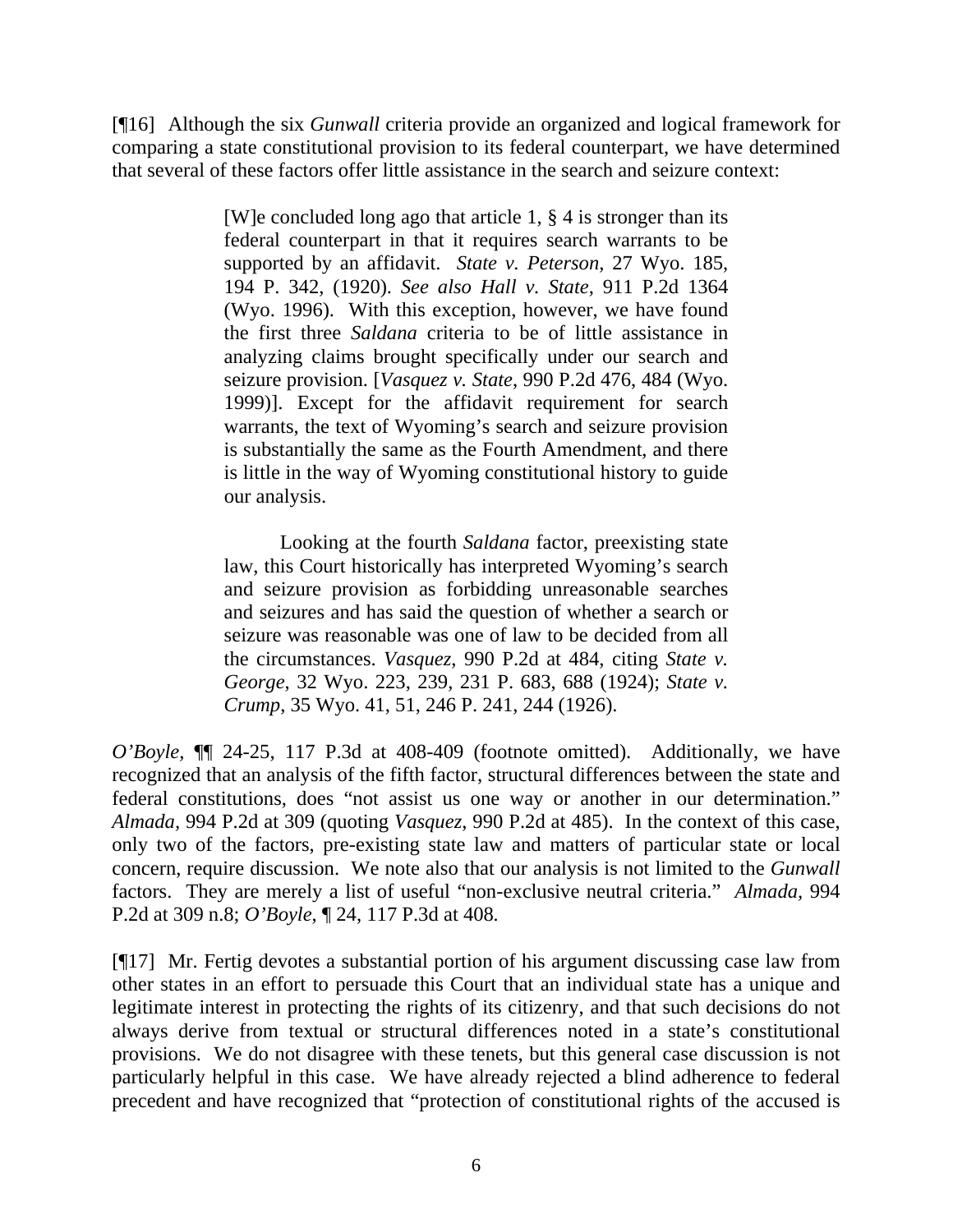not the peculiar province of the federal courts." *Richmond v. State*, 554 P.2d 1217, 1223 (Wyo. 1976). We view the Wyoming Constitution as "a separate and independent source of protection" for Wyoming citizens. *O'Boyle*, ¶ 23, 117 P.3d at 408. While we are empowered to depart from federal precedent, we may nevertheless find federal law helpful in providing guidance in interpreting our constitution. "Although we are not bound by the Fourth Amendment decisions of the United States Supreme Court in this case, we may certainly follow its lead when we find its reasoning persuasive." *Almada,*  994 P.2d at 309.

[¶18] In broad terms, our review under Article 1, Section 4 requires that searches and seizures be reasonable under all the circumstances. *O'Boyle*, ¶ 31, 117 P.3d at 410; *Vasquez*, 990 P.2d at 489. This is similar to what we have noted concerning the protections of the Fourth Amendment:

> The touchstone of our analysis under the Fourth Amendment is always the reasonableness in all the circumstances of the particular governmental invasion of a citizen's personal security. Reasonableness, of course, depends on a balance between the public interest and the individual's right to personal security free from arbitrary interference by law officers.

*Barch v. State,* 2004 WY 79, ¶ 7, 92 P.3d 828, 831 (Wyo. 2004). A traffic stop is a "seizure" within the meaning of the Fourth Amendment. *Damato*, ¶ 9, 64 P.3d at 704; *Barch,* ¶ 7, 92 P.3d at 831. The traffic stop of Mr. Fertig's vehicle is also a seizure within the meaning of Article 1, Section 4 of the Wyoming Constitution, invoking the requirement that the stop be "reasonable under all of the circumstances." *O'Boyle*, ¶¶ 31, 38, 117 P.3d at 410, 412.

[¶19] In *O'Boyle*, we determined that the principles for assessing the reasonableness of a traffic stop under the Fourth Amendment were not significantly different than those applicable separately under the Wyoming Constitution. *O'Boyle*, ¶ 50, 117 P.3d at 415. This statement followed discussion of the two-pronged inquiry testing the reasonableness of investigative detentions stated in *Terry v. Ohio,* 392 U.S. 1, 19-20, 88 S.Ct. 1868, 1879, 20 L.Ed.2d 889 (1968), that is: 1) was the initial stop justified; and 2) were the officer's actions during the detention reasonably related in scope to the circumstances that justified the interference in the first instance. *O'Boyle,* ¶ 46, 117 P.3d at 414; *see also Campbell v. State,* 2004 WY 106, ¶ 11, 97 P.3d 781, 784 (Wyo. 2004). In *O'Boyle* we tacitly endorsed the two-pronged *Terry* inquiry as providing an appropriate analytical framework for our reasonableness inquiry under Article 1, Section 4. Applying this framework to Mr. Fertig's argument, we conclude that his challenge rests within the first prong of the *Terry* test. He argues that the stop was void at its inception and asks us to declare the use of pretext stops an impermissible law enforcement tactic.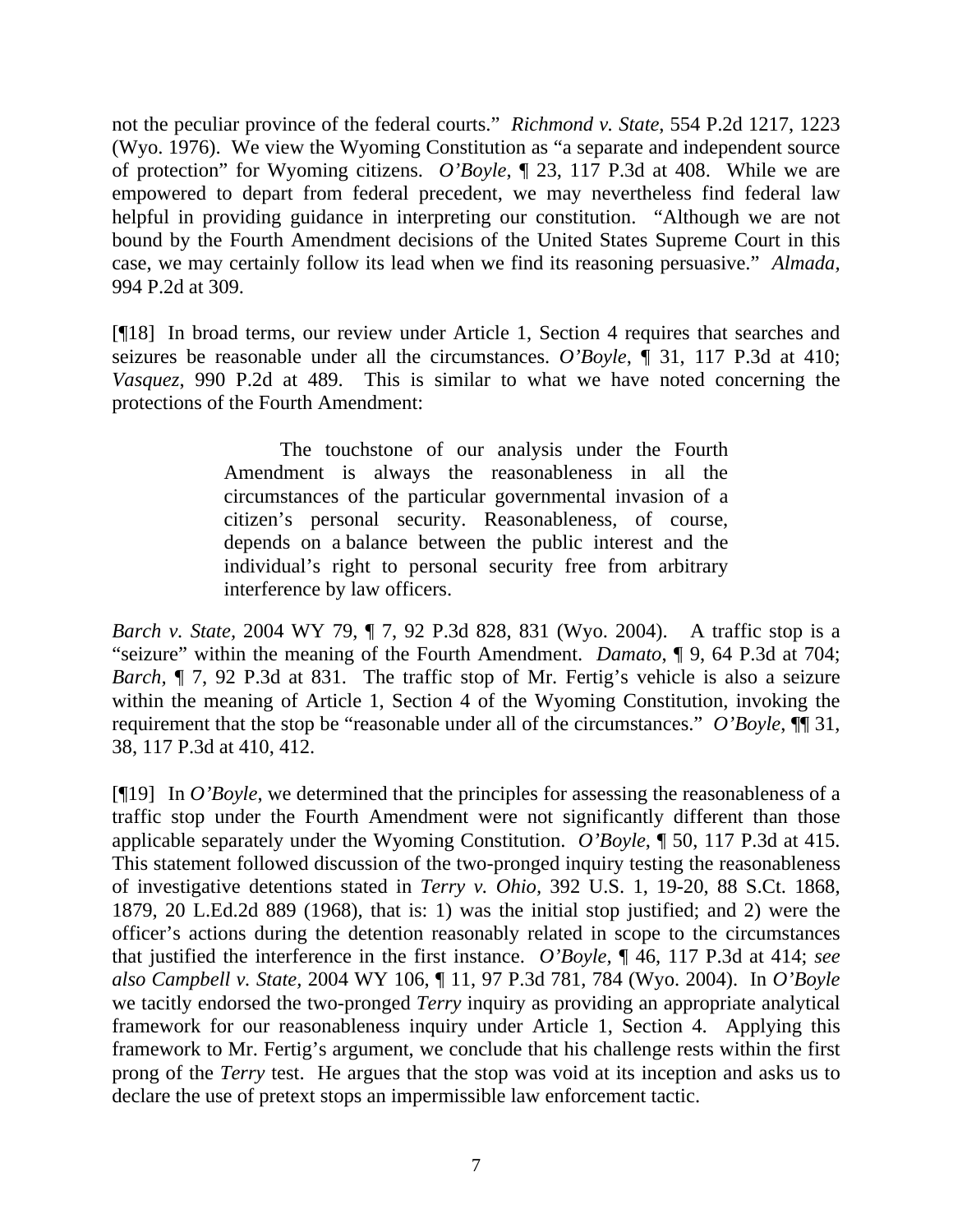[¶20] Mr. Fertig argues that pretextual stops should be deemed unreasonable in order to protect citizens from the specter of having every routine traffic stop transformed into a full-blown search by an officer motivated to seize narcotics. We note the tension created by law enforcement efforts to curb drug trafficking. As one commentator has observed:

> In recent years more Fourth Amendment battles have been fought about police activities incident[al] to a stopping for a traffic infraction, what the courts call a routine traffic stop, than in any other context. . . . [T]he renewed interest of the police in traffic enforcement is attributable to a federallysponsored initiative related to the war on drugs.

Wayne R. La Fave, *Search and Seizure* § 9.3, at 358-359 (4<sup>th</sup> ed. 2004) (footnotes and quotation marks omitted). While we have acknowledged the importance of drug interdiction activities, we have also expressed willingness to protect the privacy rights of citizens under Article 1, Section 4, if police conduct is unreasonable under all the circumstances. *O'Boyle*, ¶ 34, 117 P.3d at 411.

[¶21] We declined to undertake a state constitutional analysis regarding pretextual stops in *Damato* because the issue was not raised by the defendant. In *Damato,* we upheld the validity of the traffic stop under the Fourth Amendment but alluded to the possibility of a different result had we not been constrained to follow the bright-line approach of the U.S. Supreme Court:

> The Court has been unwilling to entertain Fourth Amendment challenges based on the actual motivations of individual officers and has held unanimously that "[s]ubjective intentions play no role in ordinary, probable-cause Fourth Amendment analysis." *Whren v. United States*, 517 U.S. 806, 813, 116 S.Ct. 1769, 1774, 135 L.Ed.2d 89 (1996). *Whren* held that "a traffic-violation arrest . . . [will] not be rendered invalid by the fact that it was 'a mere pretext for a narcotics search.'" *Id.* (citing *United States v. Robinson*, 414 U.S. 218, 221 n.1, 94 S.Ct. 467, 470 n.1, 38 L.Ed.2d 427 (1973)). The Court later confirmed the validity of *Whren* in *Arkansas v. Sullivan*, 532 U.S. 769, 771-72, 121 S.Ct. 1876, 1878, 149 L.Ed.2d 994 (2001) (per curiam), reversing the Arkansas Supreme Court's decision that a legitimate traffic stop was invalid when motivated for the purpose of conducting a search for drugs. A concurring opinion written by Justice Ginsburg in *Sullivan* noted that the Arkansas court feared the *Whren* decision would accord police officers disturbing discretion to intrude on individuals' liberty and privacy. *Id.* at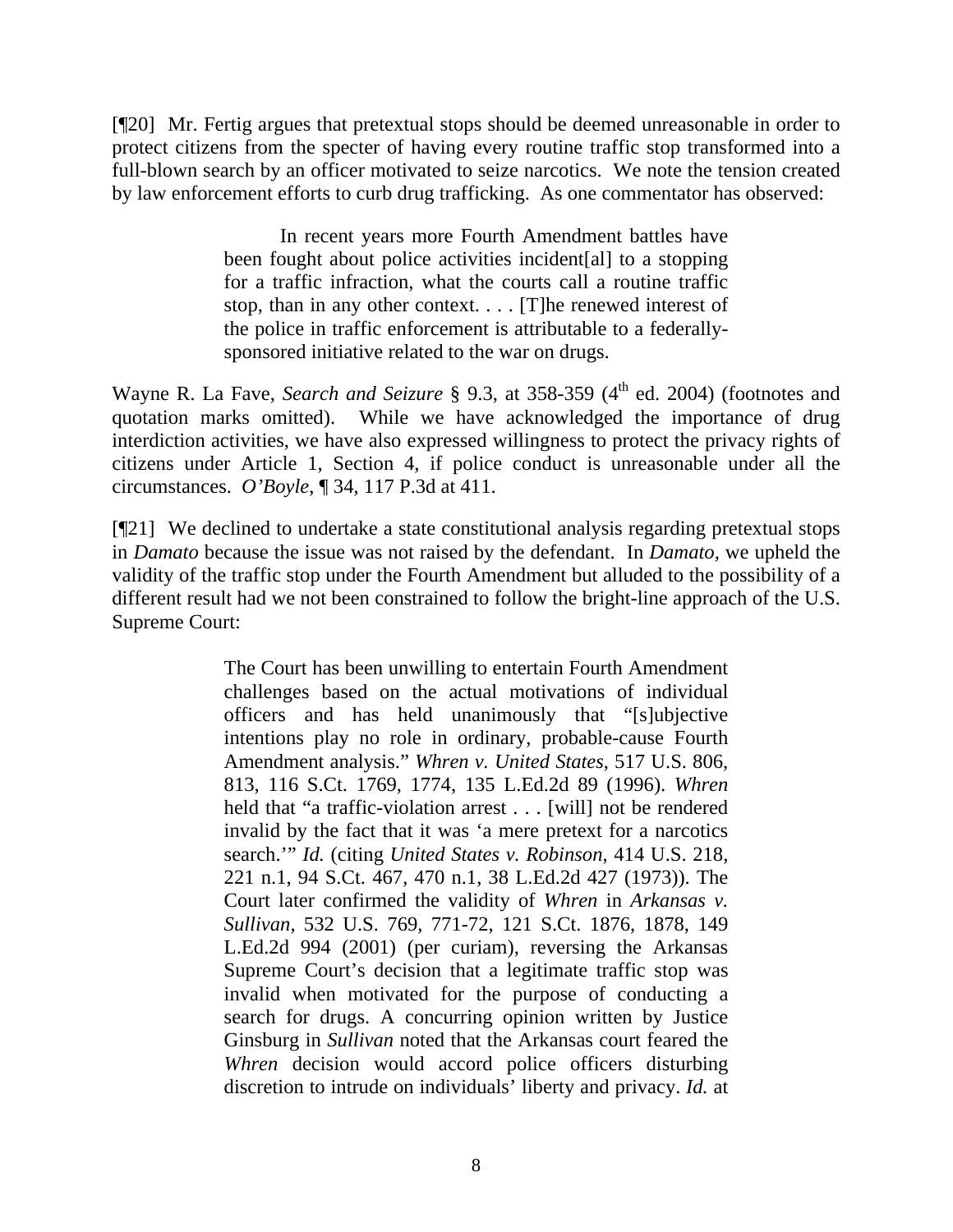772-73, 121 S.Ct. at 1879 (Ginsburg, J., concurring). The Arkansas Court had expressed unwillingness "to sanction conduct where a police officer can trail a targeted vehicle with a driver merely suspected of criminal activity, wait for the driver to exceed the speed limit by one mile per hour, arrest the driver for speeding, and conduct a full-blown inventory search of the vehicle with impunity." *Id.* The concurring opinion also noted that the Court has held that such exercises of official discretion are unlimited by the Fourth Amendment and cited *Whren* and *Atwater v. Lago Vista*, 532 U.S. 318, 121 S.Ct. 1536, 149 L.Ed.2d 549 (2001).

The Court clarified that had the Arkansas Supreme Court decided that it could not apply *Whren* under its own state constitution, the Court would not interfere. *Sullivan*, 532 U.S. at 772, 121 S.Ct. at 1878. **The concerns of the Arkansas Supreme Court are also ours where, as here, the officer intended to use any traffic violation as a pretext to conduct a narcotics investigation; however, because Damato does not contend that the Wyoming Constitution provides greater protection in this area, we must follow the federal constitutional decisions in** *Whren* **and** *Sullivan***.**

 In addition to pretextual reasons, we are concerned also that Damato had previously been stopped and released, and, in a "tag-team" fashion, was passed on to the next jurisdiction to be stopped in hopes the subsequent officer would be more successful in obtaining a canine sniff within a reasonable time. Limited to a federal constitutional analysis, we are constrained to say *Whren* is controlling in this particular case because Officer Bauer stopped Damato for an observed traffic violation. The officer activated his patrol car lights to stop Damato after observing on radar that Damato exceeded the maximum allowable speed limit by two miles per hour in violation of Wyo. Stat. Ann. § 31-5-301. Under Wyoming statute, exceeding the maximum allowable speed limit is a misdemeanor punishable by fines and/or imprisonment. Wyo. Stat. Ann. § 31-5-1201 (LexisNexis 2001). Officer Bauer, therefore, had probable cause to stop Damato because he had observed a traffic violation. *Whren*, 517 U.S. at 810, 116 S.Ct. at 1772.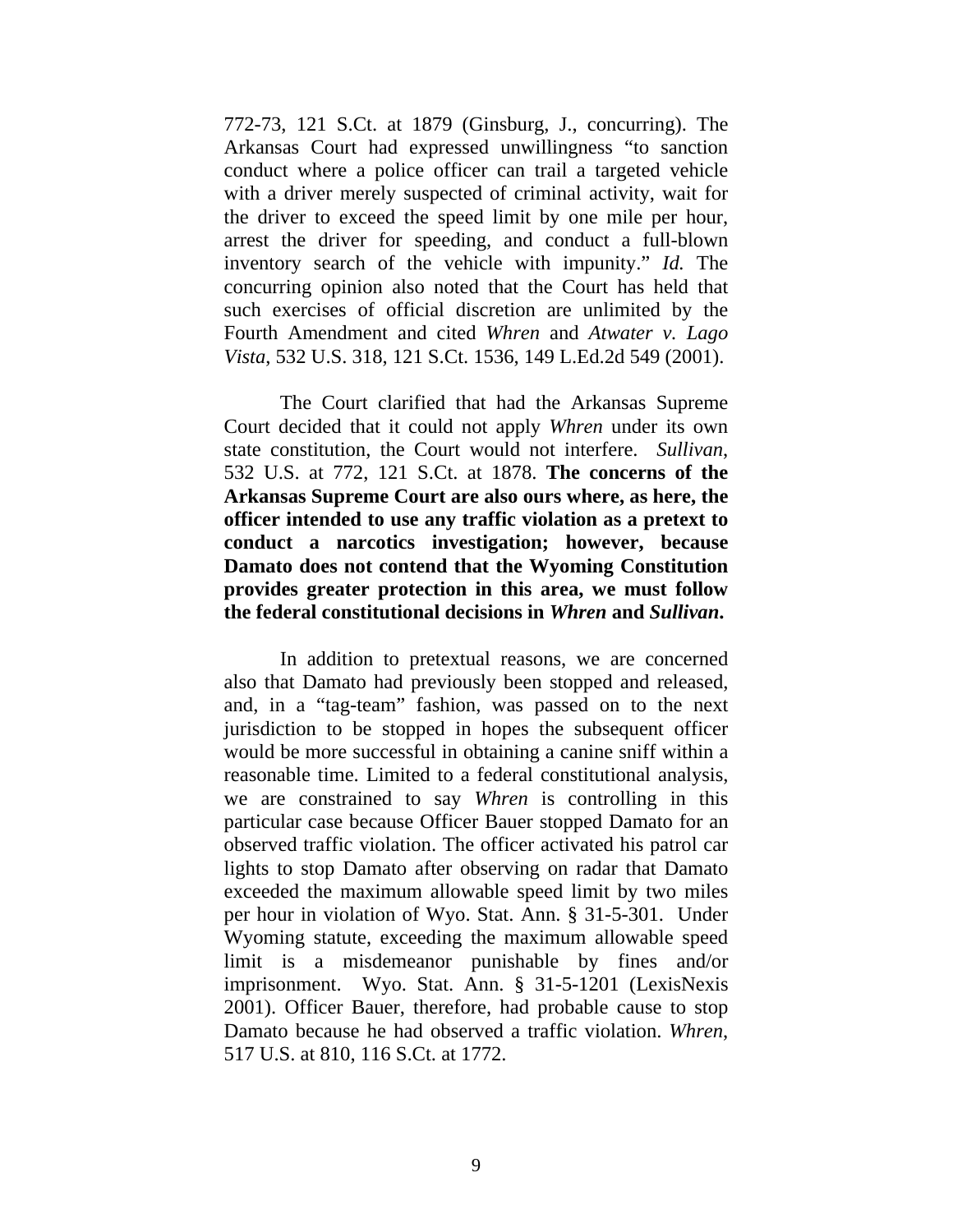*Damato*[, ¶¶ 10-12, 64 P.3d at 705-706](http://www.lexis.com/research/xlink?app=00075&view=full&searchtype=get&search=2003+WY+13%2C+P10) (emphasis added). We expressed similar concerns in *O'Boyle,* ¶ 34, 117 P.3d at 411-12.

[¶22] Mr. Fertig argues that matters of state concern require a departure from *Whren.*  He relies heavily upon the above-quoted language from *Damato* as an indication that, when pretext is involved, we will take a more expansive view of the protections afforded by the Wyoming Constitution. He asserts that Wyoming has a paramount interest in protecting the privacy and liberty interests of our state citizens traveling on state roads. These interests, he contends, will be subverted by greater state intrusions if pretextual traffic stops are not constitutionally prohibited.

[¶23] We recognized the state interest identified by Mr. Fertig in *O'Boyle* and expressed our disapproval of citizens "being subjected to what have become routine requests to relinquish their privacy rights by detention, invasive questioning and searches--all without reasonable suspicion of criminal activity other than the offense giving rise to the stop." *O'Boyle,* ¶ 34, 117 P.3d at 411. Significantly, however, in *O'Boyle*, the focus of our constitutional analysis involved an evaluation of police conduct after the stop. We did not question an officer's authority to initiate a traffic stop after an observed traffic violation and in *Damato,* we recognized that an officer has probable cause to initiate a traffic stop when the officer personally observes a traffic violation. *Damato,* [¶ 12, 64](http://www.lexis.com/research/xlink?app=00075&view=full&searchtype=get&search=2003+WY+13%2C+P10)  [P.3d at 706.](http://www.lexis.com/research/xlink?app=00075&view=full&searchtype=get&search=2003+WY+13%2C+P10)

[¶24] While we recognize the privacy rights of those traveling our highways, we must also acknowledge that motorists should "reasonably expect that law enforcement officers may stop them for violating traffic laws." *People v. Haley*, 41 P.3d 666, 673 (Colo. 2001). Instead of examining the reasonable privacy expectations of Wyoming motorists, Mr. Fertig focuses upon the officer's subjective intent. He contends that allowing pretextual stops would encourage arbitrary exercise of police power and selective enforcement of traffic laws. A similar argument was presented in *Whren*:

> Petitioners accept that Officer Soto had probable cause to believe that various provisions of the District of Columbia traffic code had been violated. . . . They argue, however, that "in the unique context of civil traffic regulations" probable cause is not enough. Since, they contend, the use of automobiles is so heavily and minutely regulated that total compliance with traffic and safety rules is nearly impossible, a police officer will almost invariably be able to catch any given motorist in a technical violation. This creates the temptation to use traffic stops as a means of investigating other law violations, as to which no probable cause or even articulable suspicion exists.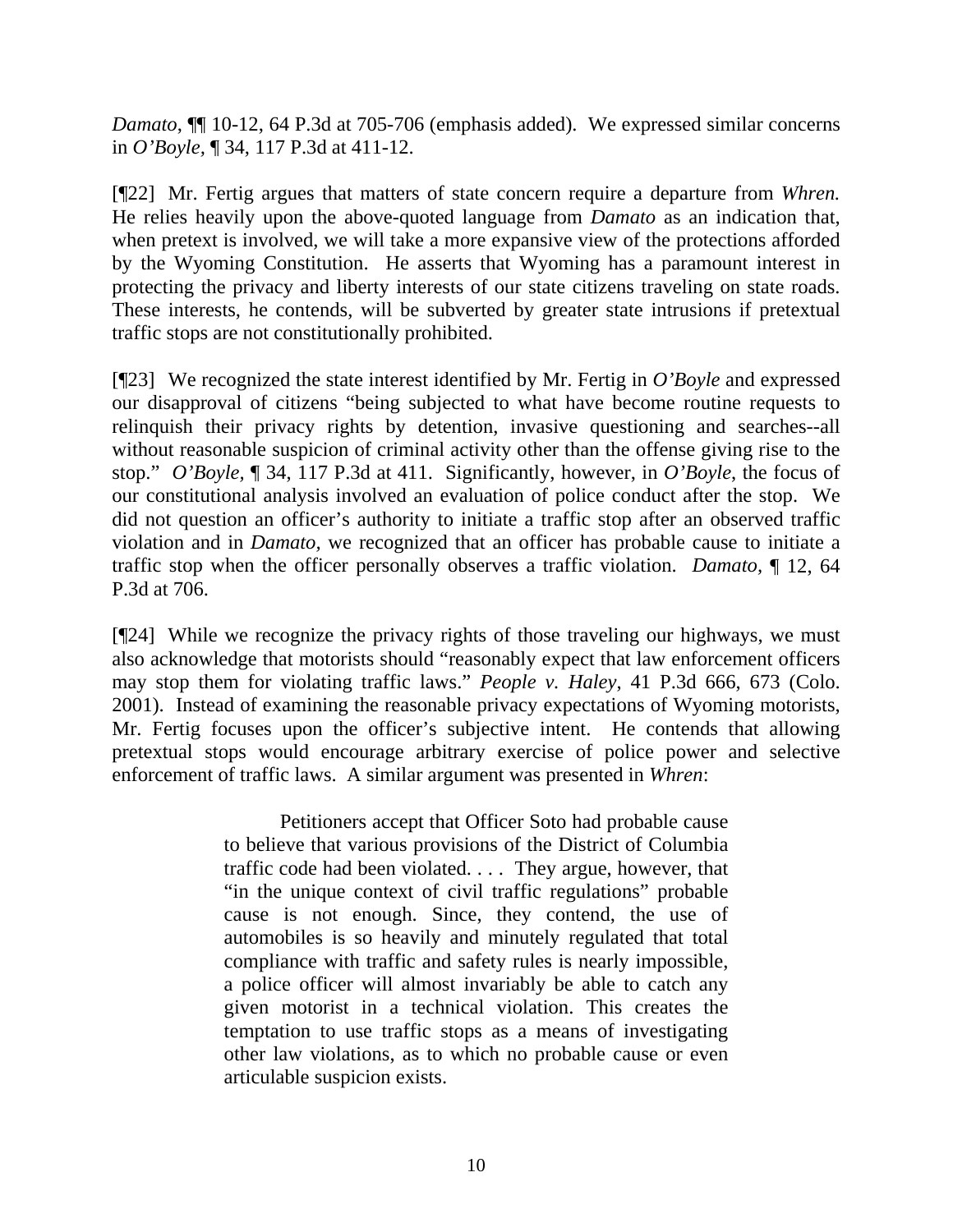*Whren*[, 517 U.S. at 810,](http://www.lexis.com/research/xlink?app=00075&view=full&searchtype=get&search=517+U.S.+810) 116 S.Ct. at 1772-1773 (internal citations omitted). The United States Supreme Court flatly rejected the argument:

> [W]e are aware of no principle that would allow us to decide at what point a code of law becomes so expansive and so commonly violated that infraction itself can no longer be the ordinary measure of the lawfulness of enforcement. And even if we could identify such exorbitant codes, we do not know by what standard (or what right) we would decide, as petitioners would have us do, which particular provisions are sufficiently important to merit enforcement.

*Id.,* 517 U.S. at 818-819, 116 S.Ct. at 1777.

 $\overline{a}$ 

[¶25] Mr. Fertig does not identify a single decision from any state court that has rejected *Whren*. [2](#page-11-0) In nearly every state that has considered the issue, *Whren* has been followed or cited with approval. *See People v. Robinson,* 767 N.E.2d. 638, 642 (N.Y. 2001) (collecting cases). For those courts, probable cause arising from an observed traffic violation justifies a traffic stop. *See, e.g., State v. McClendon*, 517 S.E.2d 128, 132 (N.C. 1999) (adopting the reasoning of *Whren* and holding that an objective standard, rather than a subjective standard, must be applied to determine the reasonableness of police action related to probable cause); *State v. Farabee,* 22 P.3d 175, 181 (Mont. 2000) (stating that the lawfulness of a traffic stop under the Montana Constitution depends on

*Ladson*, 979 P.2d at 845 (Madsen, J., dissenting).

<span id="page-11-0"></span><sup>&</sup>lt;sup>2</sup> Although not cited by the parties, we note that the Washington Supreme Court has declared pretextual stops unconstitutional under its state constitution. *State v. Ladson*, 979 P.2d 833 (Wash. 1999). The dissenting opinion in *Ladson* criticizes the majority for "collapsing" the two prongs of the *Terry* analysis and for disregarding the import of probable cause as justification for a traffic stop. According to the dissent:

The issue in this case is whether the fact that the officer has another motive in addition to the belief that a traffic infraction has occurred renders a traffic stop unconstitutional at its inception. Contrary to the majority's view, I would hold that the officer's motive does not turn a stop based upon probable cause that a traffic violation has occurred into an unlawful stop. Regardless of the officer's motive, the probable cause standard provides the reasonableness necessary to justify the warrantless stop. … Washington citizens who commit traffic infractions have privacy interests at issue when traveling in a vehicle, but those interests are not unreasonably intruded upon where the individual commits a traffic infraction in the presence of an officer and is therefore stopped for issuance of a citation and notice. Our expectations are that we will be stopped and cited for traffic infractions, and we cannot reasonably expect that we are protected from such a stop depending on the officer's other motives.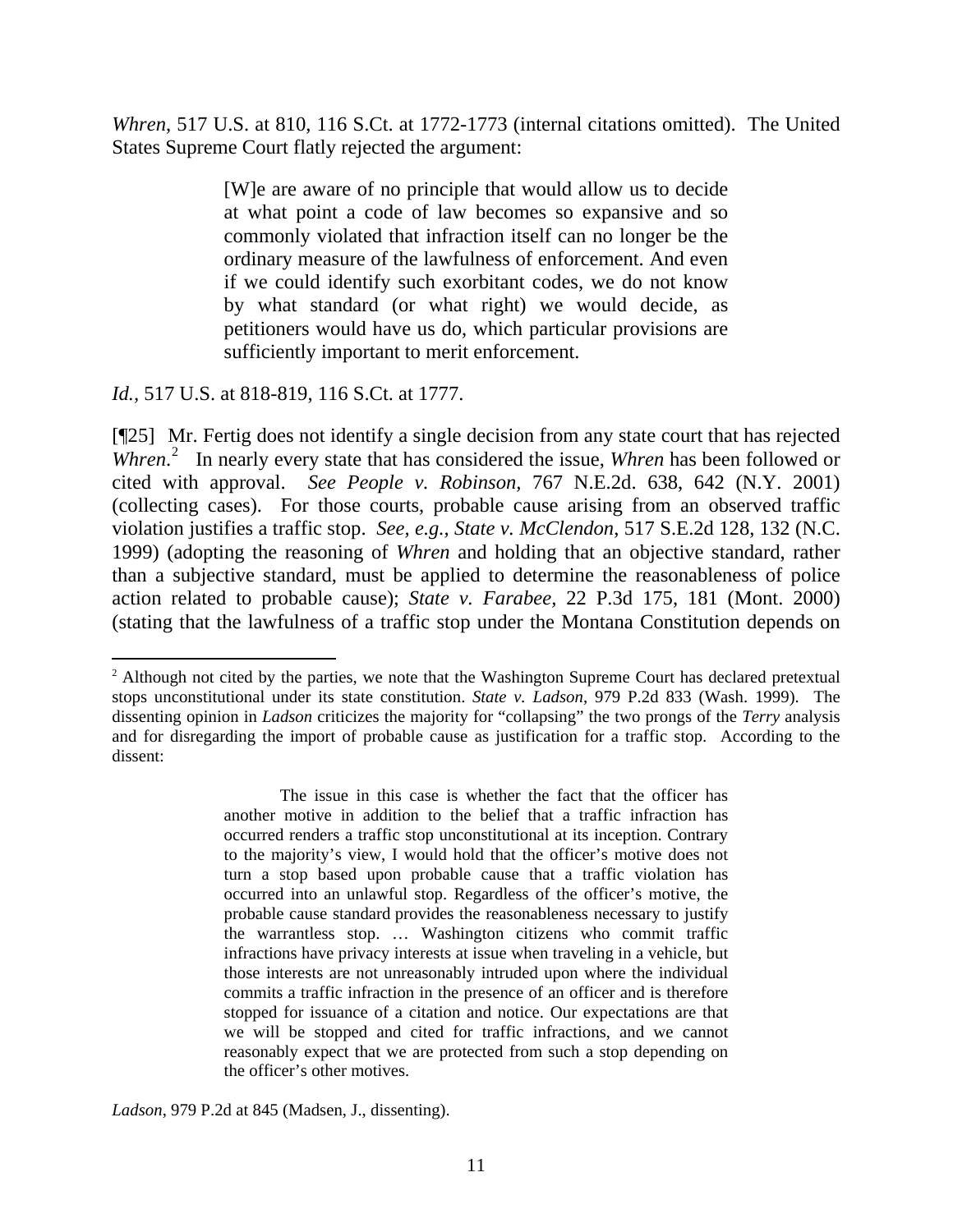whether the officer had a particularized suspicion that an occupant of the vehicle has committed or is committing an offense); *State v. Vineyard*, 958 S.W.2d 730, 736 (Tenn. 1997) (concluding that probable cause justifies a traffic stop under Article 1, Section 7 of the Tennessee Constitution regardless of the subjective motivations of police officers); and *Dufries v. State*, 133 P.3d 887, 889 (Okla. Crim. App. 2006) (holding that if the officer had probable cause to believe a driver had violated some traffic law, stopping the driver's vehicle is lawful regardless of the officer's subjective motivation for the stop).

[¶26] In encouraging us to depart from *Whren*, Mr. Fertig places particular emphasis on the language quoted in *Damato* and *O'Boyle* from *[Arkansas v. Sullivan](http://www.lexis.com/research/buttonTFLink?_m=90c4ad59a4e4c7d0044eb6b85c10a7bf&_xfercite=%3ccite%20cc%3d%22USA%22%3e%3c%21%5bCDATA%5b2005%20WY%2083%5d%5d%3e%3c%2fcite%3e&_butType=3&_butStat=2&_butNum=71&_butInline=1&_butinfo=%3ccite%20cc%3d%22USA%22%3e%3c%21%5bCDATA%5b532%20U.S.%20769%2cat%20771%5d%5d%3e%3c%2fcite%3e&_fmtstr=FULL&docnum=1&_startdoc=1&wchp=dGLzVzz-zSkAW&_md5=15ce16e0ab05743b0c717b1587997b72)*, 532 U.S. 769, [773, 121 S.Ct. 1876, 1879, 149 L.Ed.2d 994 \(2001\)](http://www.lexis.com/research/buttonTFLink?_m=90c4ad59a4e4c7d0044eb6b85c10a7bf&_xfercite=%3ccite%20cc%3d%22USA%22%3e%3c%21%5bCDATA%5b2005%20WY%2083%5d%5d%3e%3c%2fcite%3e&_butType=3&_butStat=2&_butNum=71&_butInline=1&_butinfo=%3ccite%20cc%3d%22USA%22%3e%3c%21%5bCDATA%5b532%20U.S.%20769%2cat%20771%5d%5d%3e%3c%2fcite%3e&_fmtstr=FULL&docnum=1&_startdoc=1&wchp=dGLzVzz-zSkAW&_md5=15ce16e0ab05743b0c717b1587997b72) and *State v. Sullivan*, 16 S.W.3d 551, 552 (Ark. 2000)*. Sullivan* involved a pretextual arrest, not a traffic stop. *State v.*  Sullivan, 74 S.W.[3](#page-12-0)d 215, 219 n.1 (Ark. 2002).<sup>3</sup> Subsequently, in *State v. Harmon*, 113 S.W.3d 75 (Ark. 2003), the Supreme Court of Arkansas, interpreting the Arkansas constitution, refused to apply its *Sullivan* rationale to traffic stops, reasoning that a traffic stop does not present the heightened intrusiveness of an arrest. The court observed that "an otherwise valid stop does not become unreasonable merely because the officer has intuitive suspicions that the occupants of the car are engaged in some sort of criminal activity." *Harmon*, 113 S.W.3d at 79.

[¶27] We also find the rationale of *Whren* persuasive in that we are not in a position to identify which traffic laws should be enforced and which violations should be disregarded by law enforcement. Violations of the traffic code provide an objective standard by which to judge the reasonableness of a traffic stop seizure because an observed violation provides probable cause for a traffic stop seizure. *Whren*, 517 U.S. at 818-819, 116 S.Ct. at 1776-1777; *Damato*[, ¶ 12, 64 P.3d at 706](http://www.lexis.com/research/xlink?app=00075&view=full&searchtype=get&search=2003+WY+13%2C+P10)*.* Contrary to Mr. Fertig's assertion, efforts to enforce traffic laws are objectively reasonable:

> Because the Vehicle and Traffic Law provides an objective grid upon which to measure probable cause, a stop based on that standard is not arbitrary in the context of constitutional search and seizure jurisprudence. … [P]robable cause stops are not based on the discretion of police officers. They are based on violations of law. An officer may choose to stop someone for a "minor" violation after considering a number of factors, including traffic and weather conditions, but the officer's authority to stop a vehicle is circumscribed by the requirement of a violation of a duly enacted law. In other words, it is the violation of a statute that both triggers

 $\overline{a}$ 

<span id="page-12-0"></span> $3$  Likewise, we note a significant distinction between investigative detentions and arrests, and do not, by this opinion, intend to change what we previously stated about pretextual arrests in *Brown v. State*, 738 P.2d 1092, 1095 (Wyo. 1987).